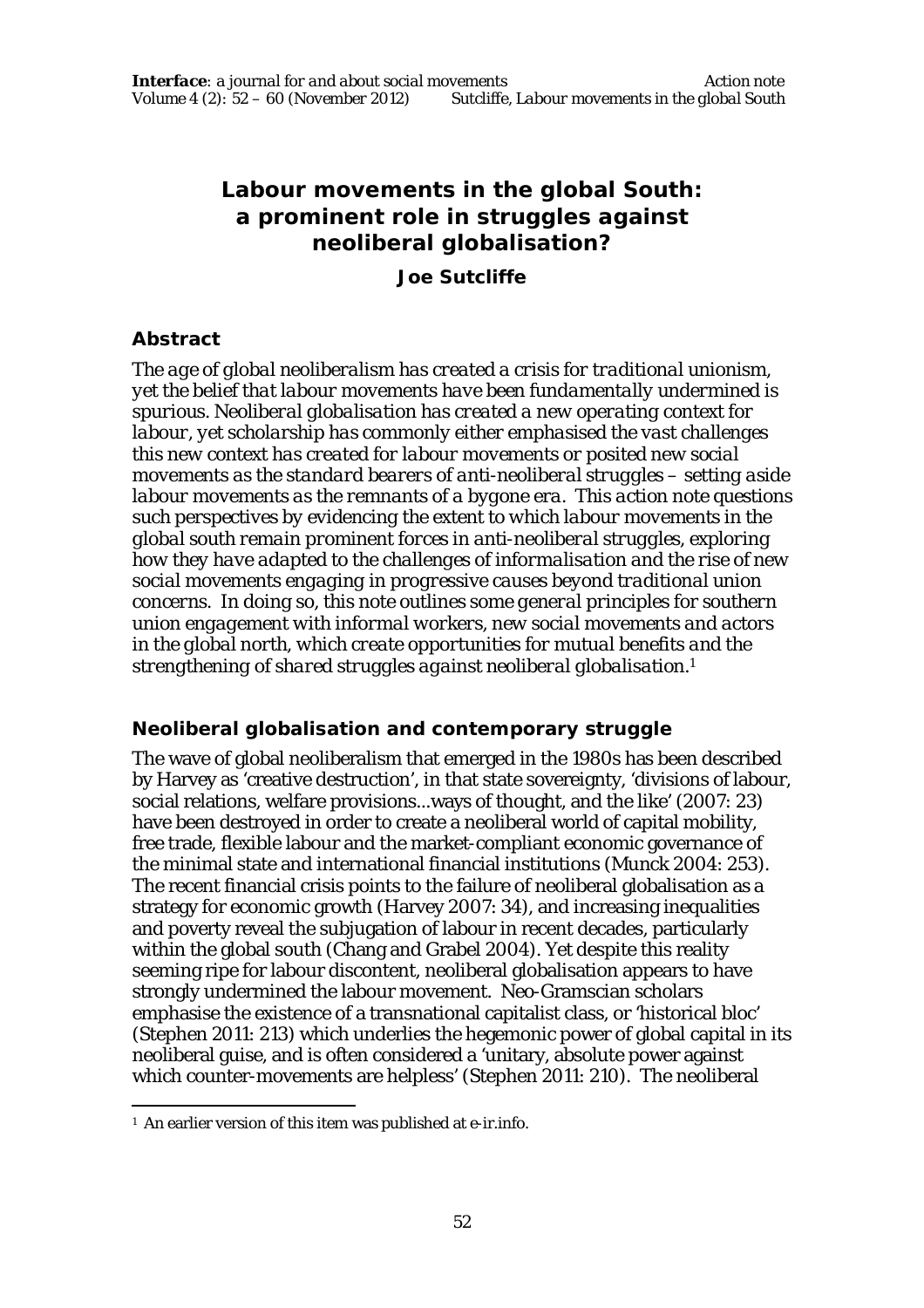project has certainly had a strong impact upon labour, with de-unionisation and government hostility towards unionism, the casualisation of employment through flexible labour relations and the promulgation of the informal sector a ubiquitous phenomenon across the global south (Lindell 2010). In this reading, capital has 'outmanoeuvred' (Lambert 2001: 341) and fundamentally overpowered labour (Boswell and Dimitris 1997) and it is certainly undeniable that workers in the global south face immense difficulties in attempting to confront neoliberal globalisation (Lopez 2005).

The growth of the informal sector is of particular concern for labour movements in the global south, and its growing importance is argued to be undermining their resistance capacity. Informal workers engage in economic activities outside of formal employment, often avoiding or circumventing state regulations, and they account for a huge percentage of the workforce in the global south; the figure for India stands at around 95% (O'Brien 2000). Informal workers are therefore not unionised, and the number of people engaged in the sector has increased dramatically under neoliberal globalisation as public sector employment has contracted (Agarwala 2007). Equally, labour conditions have become more flexible and casualised, with many workers in the formal sector now also unable to be unionised (Barchiesi 2010). A clear example of casualised labour is provided by Export Processing Zones (EPZs); highly de-regulated enclaves of export manufacturing in which labour rights and unionism are actively suppressed. The International Labour Organisation (ILO) has now included these casualised workers within its working definition of informal workers (Barchiesi 2011). The dominance of informality in the global south makes effective labour movements appear unlikely, as the wide variety of employment relations makes for a 'multiplicity of class formations' (Lindell 2010: 209) - purportedly delaying the creation of a unified class consciousness and governments actively curtail unionism under the panoptic eye of global capital. These realities of neoliberal hegemony have led scholars to question the ability of trade unions (TUs) to function within a world of growing informality and, indeed, many have questioned the ability of the growing number of informal sector workers to organise themselves at all in the struggle against neoliberal globalisation (Bayat 2000).

However, the idea that growing informalisation has fatally undermined the resistance capacity of workers in the global south is misleading, as resistance is clearly evident and frequently organised. Agarwala's (2007) research considers a plethora of informal worker organisations in India, and reveals how they have forced the state to enact welfare reforms and make employers recognise them as legitimate workers. Organisations emerging from and defending the rights of informal sector workers are evident across Asia, Africa and Latin America (Agarwala 2007; Lindell 2010), and their organisational scope has reached all the way to the international stage. StreetNet International is one example among many, representing thirty national organisations acting to protect the rights of informal street vendors (StreetNet International n.d.). Such agencies now engage with the ILO in order to put informal worker's issues onto the international agenda (Lindell 2010). It is evident that depictions of a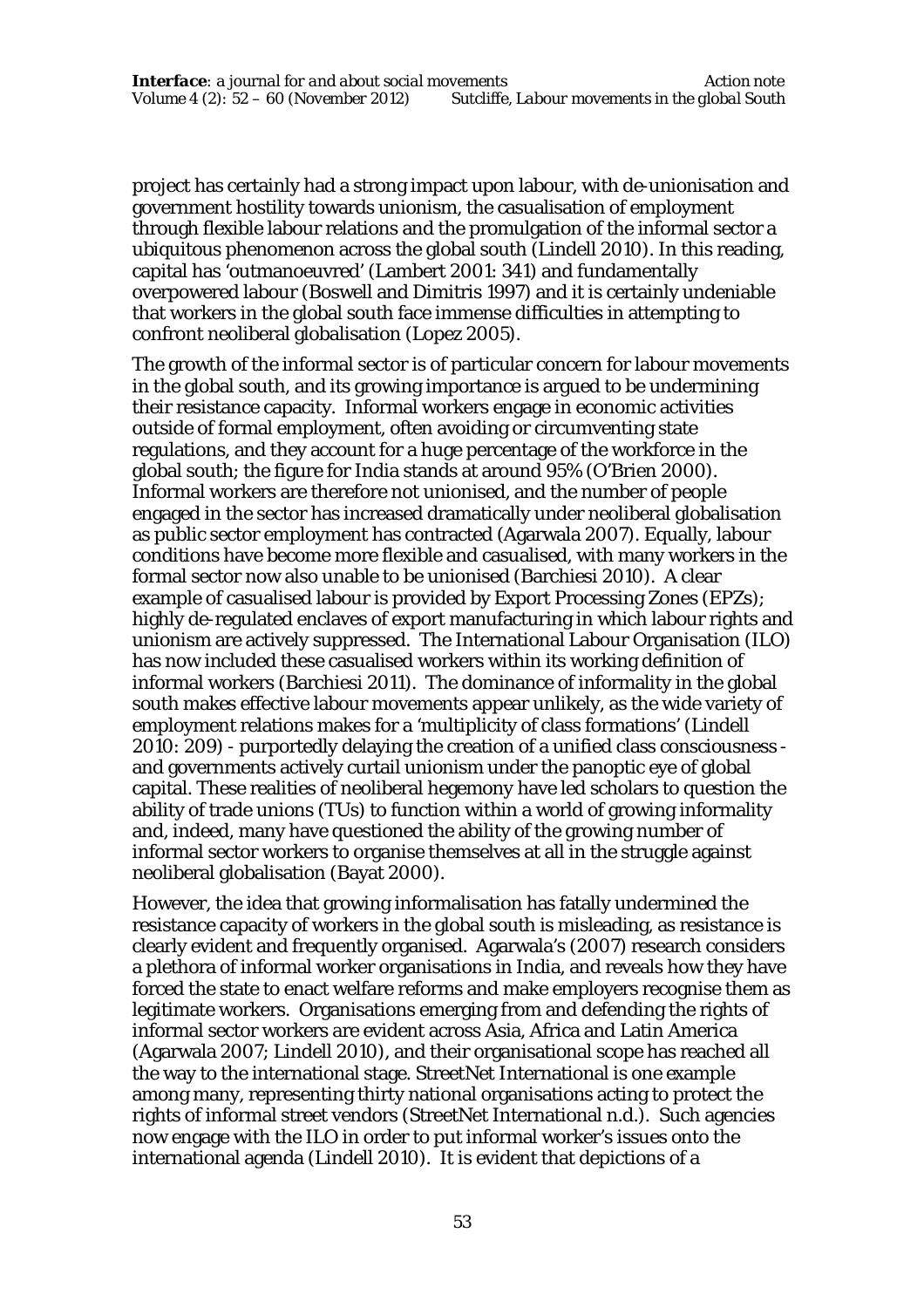monolithic neoliberal hegemony are misleading, as collective forms of worker resistance are apparent even in the informal economy - the very phenomenon suggested to have undermined organised resistance. This reveals how neoliberal globalisation has both acted to undermine labour resistance, yet created new sites of struggle and new forms of resistance to its hegemony. It is therefore important to not conceptualise neoliberal globalisation 'as a monolith but as a complex, contingent and hybrid set of shifting social relations' (Munck 2004: 258).

Once the organised resistance capacity of an informalised global south is accepted, questions still remain regarding the utility of labour movements under neoliberal hegemony. TUs in the global south have suffered declining membership as the informal sector grows, and the new forms of resistance that have emerged often do so around issues and causes beyond the workplace, such as land, social and political rights, and even welfare demands (Agarwala 2007). The heterogeneity of the actors involved and the specific ends pursued by these groups clearly differentiate them from traditional labour movements, and a large number are considered new social movements which are reflective of, and better suited to, the heterogeneous class and employment relations of the informal sector. The Zapatista movement in Mexico, and the transnational peasants rights group La Via Campesina, are notable examples of dynamic and powerful social movements, engaged in struggles over issues which appear beyond the scope of labour movements (Khasnabish 2004; La Via Campesina, n.d.). Equally, the Egyptian Revolution represents perhaps the most resonant example of a mass social movement – or more accurately a conglomeration of social movements – struggling against not just political authoritarianism but also the disastrous consequences of neoliberalism for the Egyptian people (Joya 2011). All this has led some scholars (Castells 1997) to suggest that within the new context of global neoliberalism, it is these new social movements which represent the new core of resistance, with labour movements witnessing terminal decline as they are historically superseded by forms of resistance more suited to fighting the contemporary nature of global capital.

Whilst struggles against neoliberal globalisation are evident in the global south, it can be argued that labour movements will no longer play a significant role in these struggles. However, these claims do not appear well grounded. Whilst some social movements have proven themselves powerful centres of organisation and action these are exceptional cases, with social movements in general facing numerous problems and often lacking the capacity for sustained mass action (Friedman 2012; Moody 1997). South Africa is an example of a country in which the union movement retains a larger membership base than is found among the social movements, and the majority of the latter have failed to achieve concrete progress towards their goals (Friedman 2012). Equally, evidence from the Philippines suggests that labour movements have emerged within informal settings, even under the watchful gaze of vehemently anti-union governments, and provide a leading challenge to neoliberal globalisation in these contexts (McKay 2006). Importantly, labour organising in the EPZs of the Philippines indicates a labour movement evolving and adapting to the new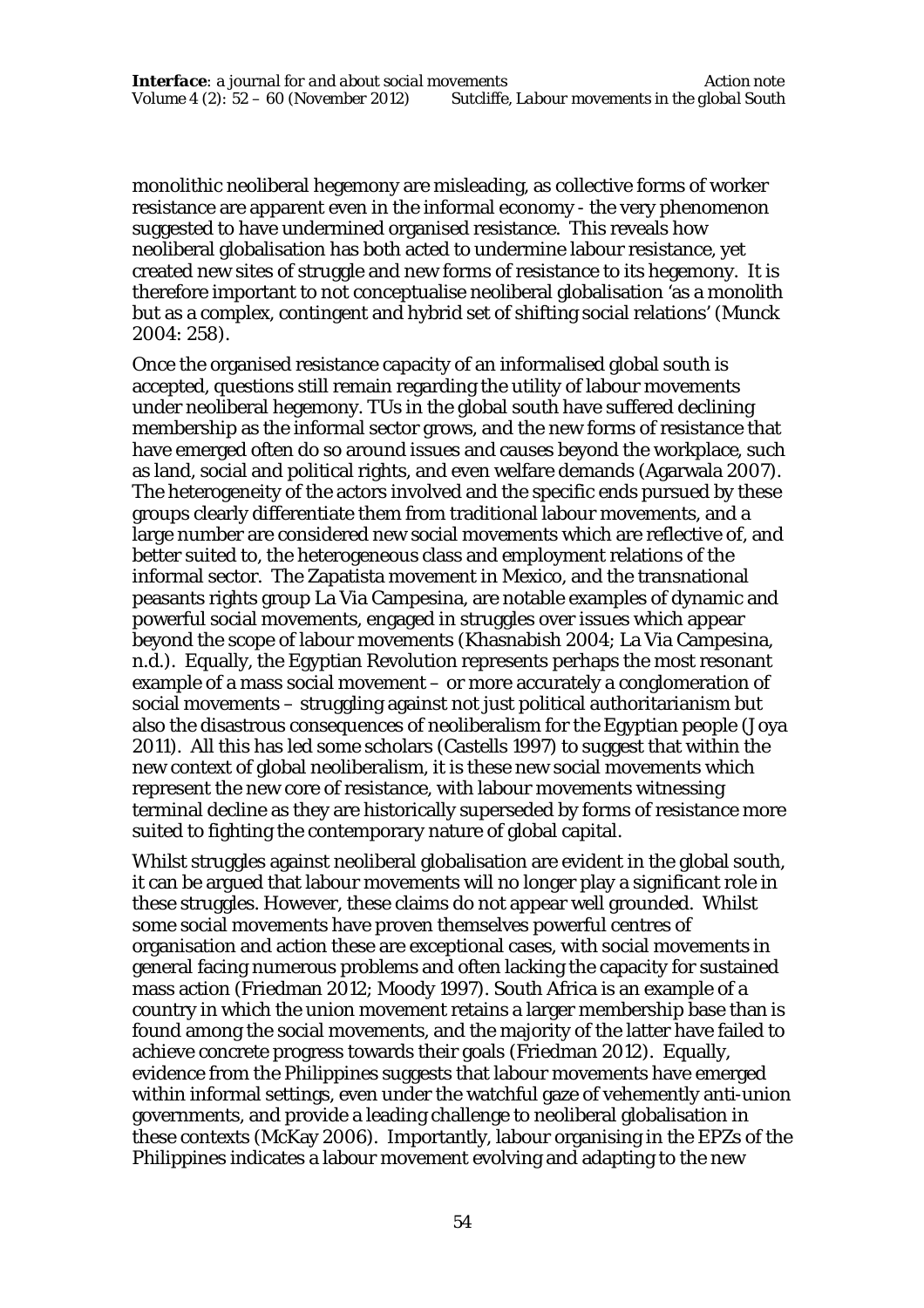realities of the neoliberal hegemony and the emergence of new social movements. More established labour movements in countries as diverse as South Africa, South Korea and Brazil are also credited with laying the groundwork for a potential solution to the problems faced by both labour and social movements - Social Movement Unionism (SMU). Central to the idea of Social Movement Unionism (Moody 1997) is a labour movement that spreads union involvement beyond the immediate workplace, including civil society groups and social movements as part of a broad-church movement. This form of organisation is posited as being mutually beneficial for the parties involved, offering social movements access to the 'economic leverage and organisational resources' of the TUs, whilst providing unions with greater numbers and access to 'less well organised or positioned sections of the working class' (Moody 1997: 60). SMU also emphasises the need to forge cooperative networks from the local to the international level, enabling a multi-spatial response to the pervasive neoliberal hegemony (Moody 1997). SMU therefore offers the possibility of an anti-neoliberal movement that crosses numerous hitherto uncrossed boundaries, between labour and civil society, the formal and informal sectors, local/national/regional/international spaces and the global north and south, and offers a clear blueprint for the continued vitality of the labour movement in struggles against neoliberal globalisation (Waterman and Wills 2001).

#### **Social movement unionism: problems and emergent solutions**

Unfortunately, Moody's specification of SMU is problematic both theoretically and practically. Moody frequently refers to TUs as central to mobilising and organising other sections of the working class deemed 'less able to sustain selfmobilisation' (1997: 59). Yet unions in South Africa have proven themselves ineffective in facilitating organisation in the varied class realities of the informal sector (Friedman 2012: 96) and TUs have tended to view social movements active within the sector largely as recruiting grounds; simply offering access to increased membership (Gallin 2001). Zambia provides an example how some TUs have aimed predominantly at the formalisation of the informal economy, attempting to co-opt informal workers and organisations into union structures and formal labour concerns (Heidenreich 2007). Union engagement with social movements and the informal sector thus appears geared towards amassing support for the union's agenda of formal workplace issues, to the detriment of social movement grievances beyond the shop floor (Amoore and Langley 2004). Furthermore, Bandy (2004) suggests that labour's focus on unionisation when working within broad civil society coalitions has led to a diminished emphasis on women's economic concerns, environmental problems and other issues which transcend those of the workplace. The minimisation of women's economic concerns is a particularly pressing problem for southern unions, as women constitute the majority of workers in the informal sector and EPZs; the very spaces in which traditional unionism is at its weakest (Gallin 2001).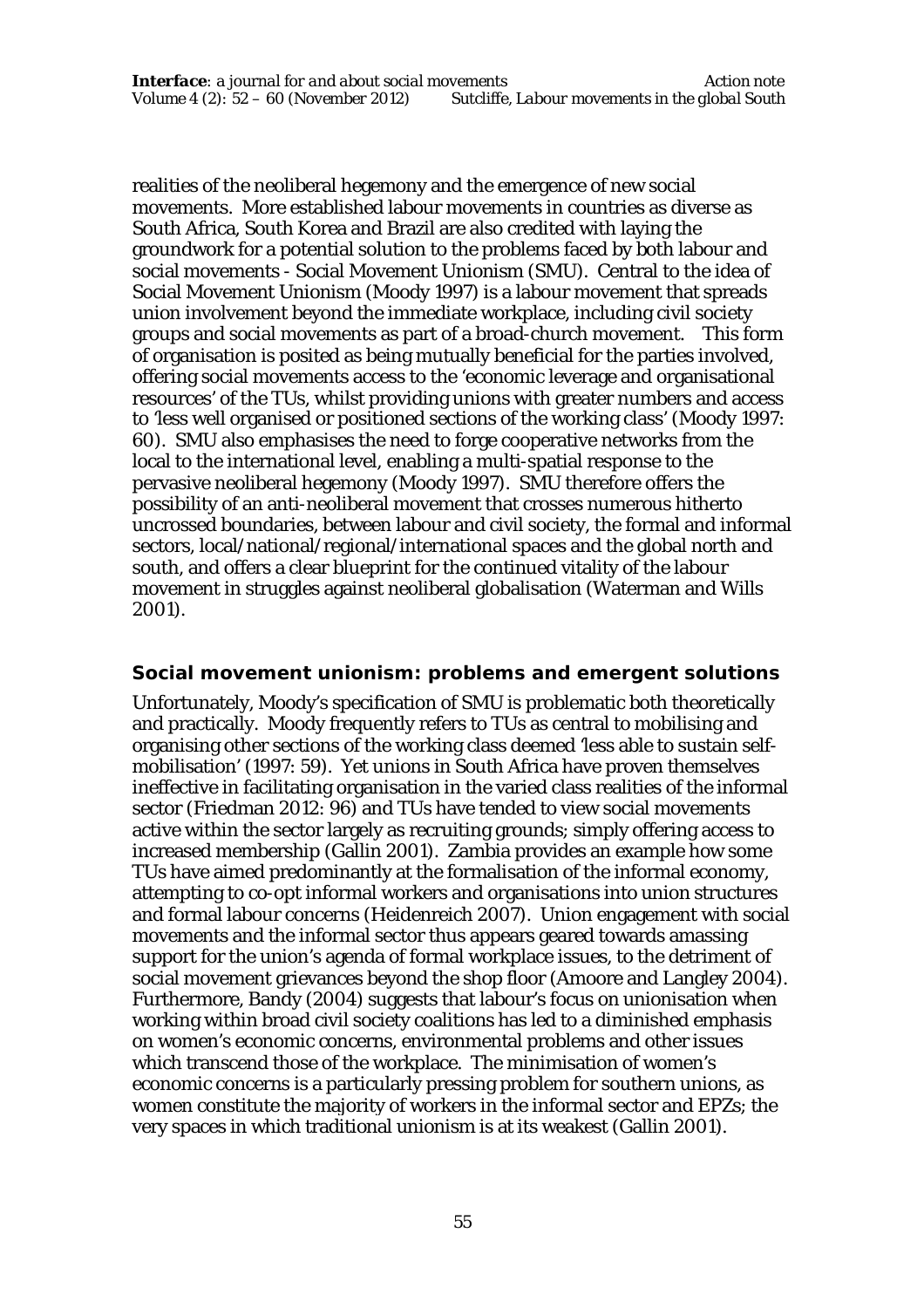Attempts by labour to encourage SMU across spatial levels have also encountered problems. The globalising tendency of neoliberal hegemony has created opportunities for transnational modes of resistance, but 'transnational civil society is home to great inequalities of material, political, and cultural capital' (Bandy 2004: 426). Ties between unions, social movements and NGOs in the global south and north can result in an unhealthy dependency, whereby the financial endowments of northern organisations allow them to impose their views on southern organisations, and hold a more powerful voice in joint decisions which undermines democratic principles and the voices of the poorest (Bandy 2004). Southern TUs themselves have endured financial reliance upon international, and largely northern-based, TU federations – raising accusations of northern agenda setting and subsequent lack of internal democracy (Moyo and Yeros 2007). It is apparent that in their attempts to transcend the divides between labour and social movements, formal and informal sectors and global north and south, labour movements have exhibited behaviours and structural weakness which suggest they may be ill-suited to forwarding the needs of the poor in the contemporary socio-economic landscape of the global south.

However, whilst the problems and challenges of resistance should not be downplayed, labour movements have also proven themselves adept at navigating these challenges and finding solutions; offering guidelines for a prominent and effective role for labour movements in anti-neoliberal struggles. Whilst some unions have attempted to co-opt social movements and informal sector organisations, others have established far more cooperative relationships with groups and movements whose aims coincide, if not mirror, those of labour. An example is the cooperation seen between the independent labour movement and the Zapatista movement in Mexico, in which 'neither movement becomes subordinated to the other...rather, their linkage and solidarity is a product of conjunction and coincidence as each sees the other as engaged in a similar, though by no means identical, struggle' (Khasnabish 2004: 273). Cooperation between labour and social movements, and an attempted 'synergy between organising styles and strategies' can provide mutual benefits for both parties, with labour movements in particular becoming 'more aware of the importance of organising outside the workplace, the difficulties which this presents and the approaches necessary to build strength in the society beyond the formal labour market' (Friedman 2012: 96). An acceptance of internal differences within shared struggles must therefore inform labour movement strategy, moving beyond rigid and homogenising understandings of a unified working class body, in order to gain from the benefits of mutual organisation. The Zimbabwe Congress of Trade Unions (ZCTU) has made noticeable progress in this regard, avoiding the failures of many union movements to engage with informal workers by facilitating the establishment of the Zimbabwe Chamber of Informal Economy Associations (ZCIEA) as a cooperative yet independent body (Chinguno 2011). ZCIEA has full access to ZCTU's research and lobbying apparatus and with a current membership of approximately 2 million informal workers, demonstrates the promising potential of formal-informal worker cooperation (Chinguno 2011).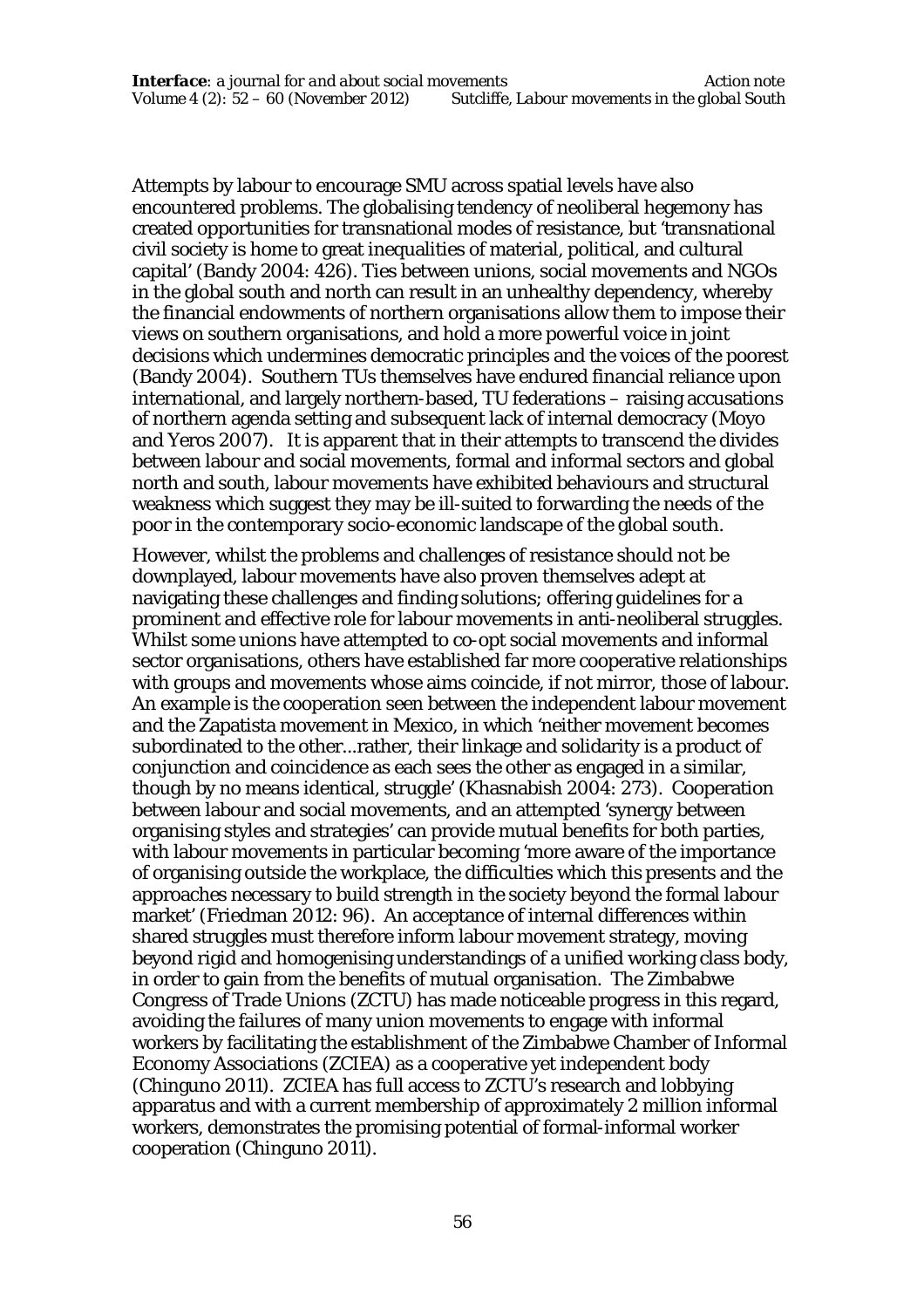Cooperative engagement with social movements and informal workers also helps ensure that broader political/social concerns are not subsumed under the agenda of formal labour. Commentators are cautiously optimistic that ZCIEA is acting to empower the women who make up the majority of informal sector workers, facilitating activism on the vital issues that concern them as part of a broader anti-neoliberal activism affiliated with the labour movement (Wilson 2010). Organisations for informal sector women are increasingly evident, and transnational organising assisted by WIEGO (Women in Informal Employment: Globalising and Organising) has seen informal sector women connected with unions, NGOs and researchers to advance their cause on multiple spatial levels (WIEGO N/D). This is reflective of the vitality of labour activism among women in certain parts of the global south, pushing acceptance of their issues into the labour movement and civil society more broadly. The greater integration of the problems facing informal sector women into the labour movement agenda is indicative of TUs moving beyond formal, shopfloor concerns and embracing the wider debates of social movement allies. Despite the potential problems noted, the increasing prominence of women's economic concerns demonstrates why this trend should continue to be encouraged and pursued.

Finally, it is apparent that to avoid the power inequalities and anti-democratic consequences seen when crossing the global north/south divide, labour and social movements in the south should seek strategic partnerships in the north whilst retaining a strong basis in local organisation. McKay's (2006) study of informal labour movements in the EPZs of the Philippines reveals the efficacy of this strategy, with a locally directed labour movement forging effective ties with particular international research bodies and NGOs, allowing them to play a strong role in a transnational civil society campaign that put pressure on European companies responsible for the mistreatment of workers in the Philippines. Benefiting from organisational synthesis with social movements and the informal sector, and pursuing strategically placed partners in the global north, labour movements can play a leading role in forwarding a resistance strategy that targets specific shared goals through both traditional union strategies of withdrawing labour and through connecting producers in the informal sector with consumers in the north, thus encouraging an ethical consumerism. Such a strategy serves to impact upon global neoliberalism from its necessities of both supply (through withdrawal of labour) and demand (through transnational civil society campaigns and ethical consumerism in the north).

#### **Conclusion**

The neoliberal hegemony poses serious challenges to labour movements in the global south, yet through a brief analysis of informalisation and EPZs, the neoliberal hegemony has been found to be a far from monolithic power. Neoliberal globalisation creates opportunities for new forms of organisation and resistance, even as it attempts to undermine existing strategies. It is in this context that labour movements now operate, and with the emergence of new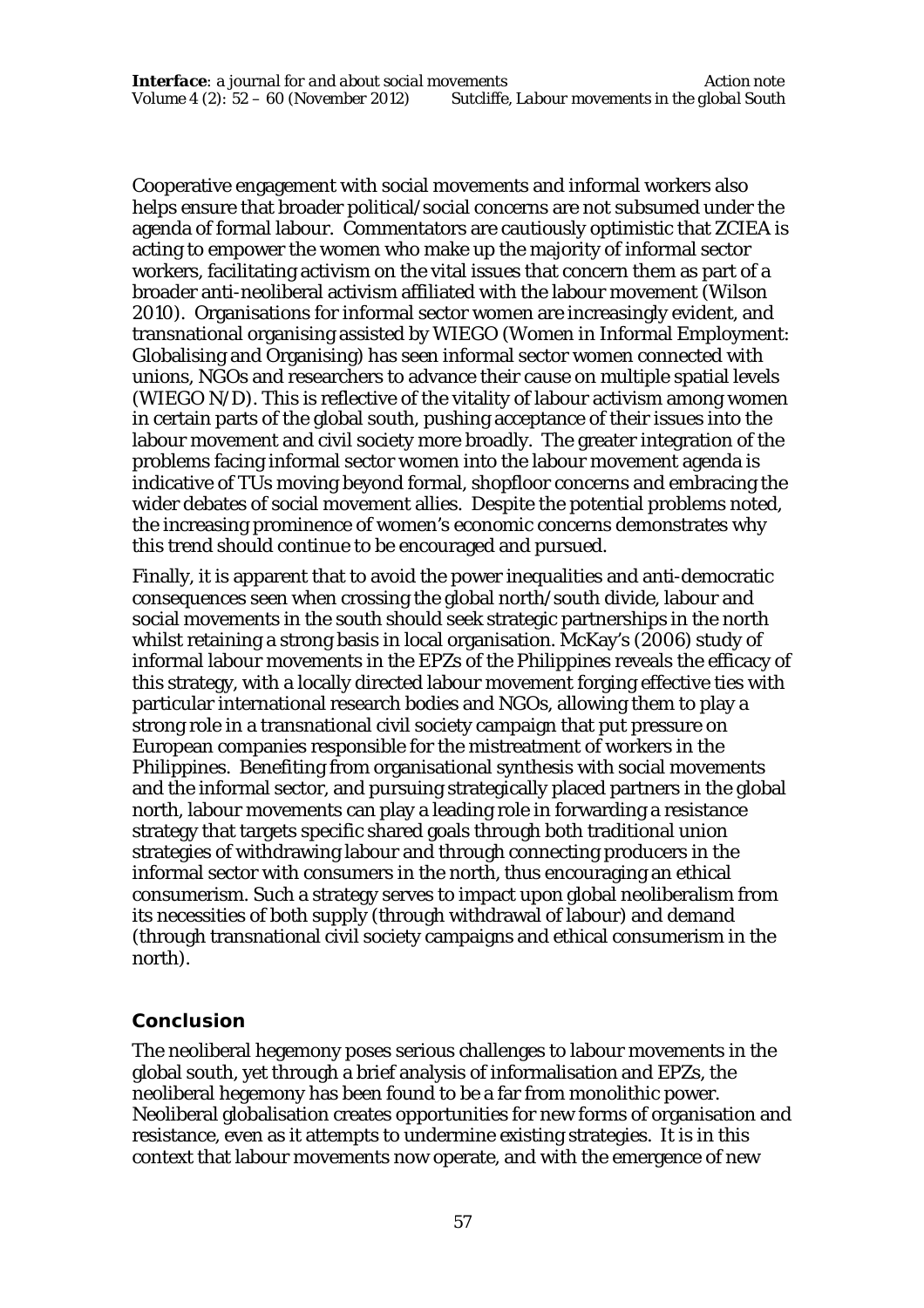social movements, SMU has come to represent the most viable strategy through which labour movements can retain their role in struggles against the neoliberal hegemony. Labour movements in the global south still face many challenges, not least of all the continued tide of informalisation, yet contemporary instances of labour movement practice offer the potential means with which to address these challenges. No suggestions of an emergent, counter-hegemonic bloc have been offered, as this action note has attempted to address the realities of internal division and inequality which face labour movements and the antineoliberal cause. Nevertheless, the adaptive and transformative power of labour movements has been emphasised, and through evidence of cooperative engagement and organisational synergy, the forging of shared aims whilst accepting difference, the increasing prominence of women and their particular economic grievances into the labour agenda, and through strong local organisation forging strategic networks and alliances across multiple spatial levels, labour movements in the global south exhibit why they may continue to play a prominent role in struggles against neoliberal globalisation.

#### **References**

Agarwala, R., (2007) 'Resistance and Compliance in the Age of Globalisation: Indian Women and Labour Organisations', *Annals of the American Academy of Political and Social Science* 610, 143-159

Amoore, L., and Langley, P., (2004) 'Ambiguities of Global Civil Society', *Review of International Studies* 30, 89-110

Anner, M., and Evans, P., (2004) 'Building Bridges Across a Double Divide: Alliances Between US and Latin American Labour and NGOs', *Development in Practice* 14 (1&2), 34-47

Bandy, J., (2004) 'Paradoxes of Transnational Civil Societies under Neoliberalism: The Coalition for Justice in the Maquiladoras', *Social Problems*  51 (3), 410-431

Barchiesi, F., (2010) 'Informality and Casualisation as Challenges to South Africa's Industrial Unionism: Manufacturing Workers in the East Rand/Ekurhuleni Region in the 1990s', *African Studies Quarterly* 11 (2, 3), 67- 85

Bayat, A., (2000) 'From 'Dangerous Classes' to 'Quiet Rebels': Politics of the Urban Subaltern in the Global South', *International Sociology* 15 (3), 533-557

Boswell, T., and Dimitris, S., (1997) 'Globalisation and International Labour Organising: A World-System Perspective', *Work and Occupations* 24 (3), 288- 308

Castells, M., (1997) *The Information Age: The Power of Identity Vol. II,* Oxford; **Blackwell**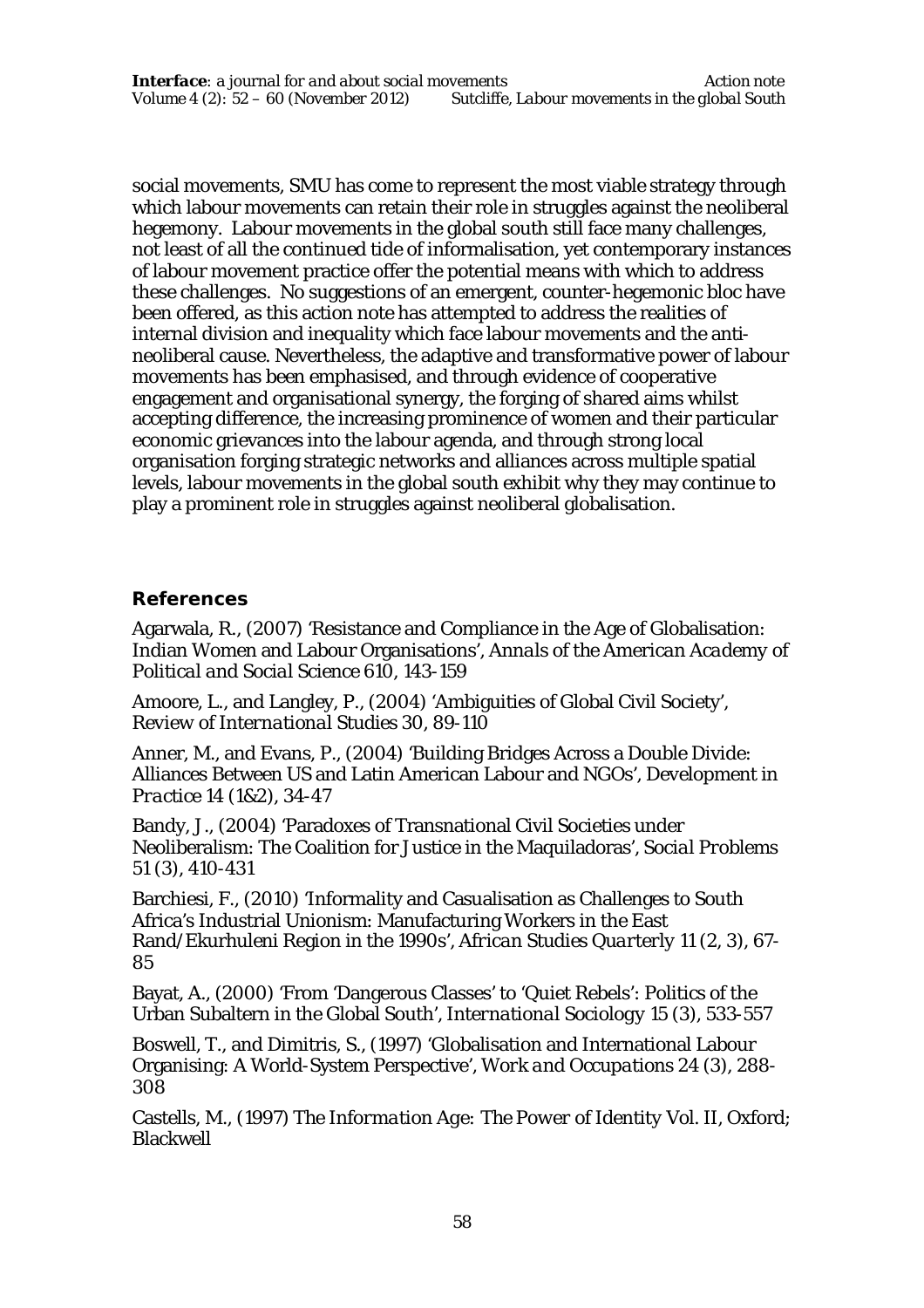Chang, H., and Grabel, I., (2004), *Reclaiming Development: An Alternative Economic Policy Manual,* New York: Palgrave Macmillan

Chinguno, C., (2011) 'Trade Unions and Workers in the Periphery: Forging New Forms of Solidarity?' *Journal of Workplace Rights* 15 (3-4), 367-386

Friedman, S., (2012) 'Beyond the Fringe? South African Social Movements and the Politics of Redistribution', *Review of African Political Economy* 39 (131), 85-100

Gallin, D., (2001) 'Propositions on Trade Unions and Informal Employment in Times of Globalisation', *Antipode* 33 (3), 531-549

Hale, A., (2004) 'Beyond the Barriers: New Forms of Labour Internationalism', *Development in Practice* 14 (1/2), 158-162

Harvey, D., (2007) 'Neoliberalism as Creative Destruction', *Annals of the American Academy of Political and Social Science* 610, 22-44

Heidenreich, G., (2007) 'Trade Unions and the Informal Economy in Zambia', Bayreuth African Studies Working Papers, No. 5, http://www.ias.unibayreuth.de/de/publications/baswp/5\_heidenreich\_zambia/index.html, (Accessed: 3rd March 2012)

Joya, A., (2011) 'The Egyptian Revolution: Crisis of Neoliberalism and the Potential for Democratic Politics', *Review of African Political Economy* 38 (129), 367-386

Khasnabish, A., (2004) 'Moments of Coincidence: Exploring the Intersection of Zapatismo and Independent Labour in Mexico', *Critique of Anthropology* 24 (3), 256-276

La Via Campesina (n.d.) http://viacampesina.org/en/ (Accessed 8<sup>th</sup> May 2012)

Lambert, R., and Webster, E., (2001) 'Southern Unionism and the New Labour Internationalism', *Antipode* 33 (3), 337-362

Lindell, I., (2010) 'Informality and Collective Organising: Identities, Alliances and Transnational Activism in Africa', *Third World Quarterly* 31 (2), 207-222

Lopez, S., (2005) 'Bring Out Yer Dead: Neoliberalism and the Crisis of Trade Unionism', *Work and Occupations* 32 (3), 355-359

McKay, S., (2006) 'The Squeaky Wheel's Dilemma: New Forms of Labour Organising in the Philippines', *Labour Studies Journal* 30 (41), 41-63

Moody, K., (1997) 'Towards an International Social-Movement Unionism', *New Left Review,* No. 225, 52-72

Moyo, S., and Yeros, P., (2007) 'The Zimbabwe Question and the Two Lefts', *Historical Materialism* 15 (3), 171-204

Munck, R., (2004) 'Globalisation, Labour and the "Polanyi Problem"', *Labour History* 45 (3), 251-269